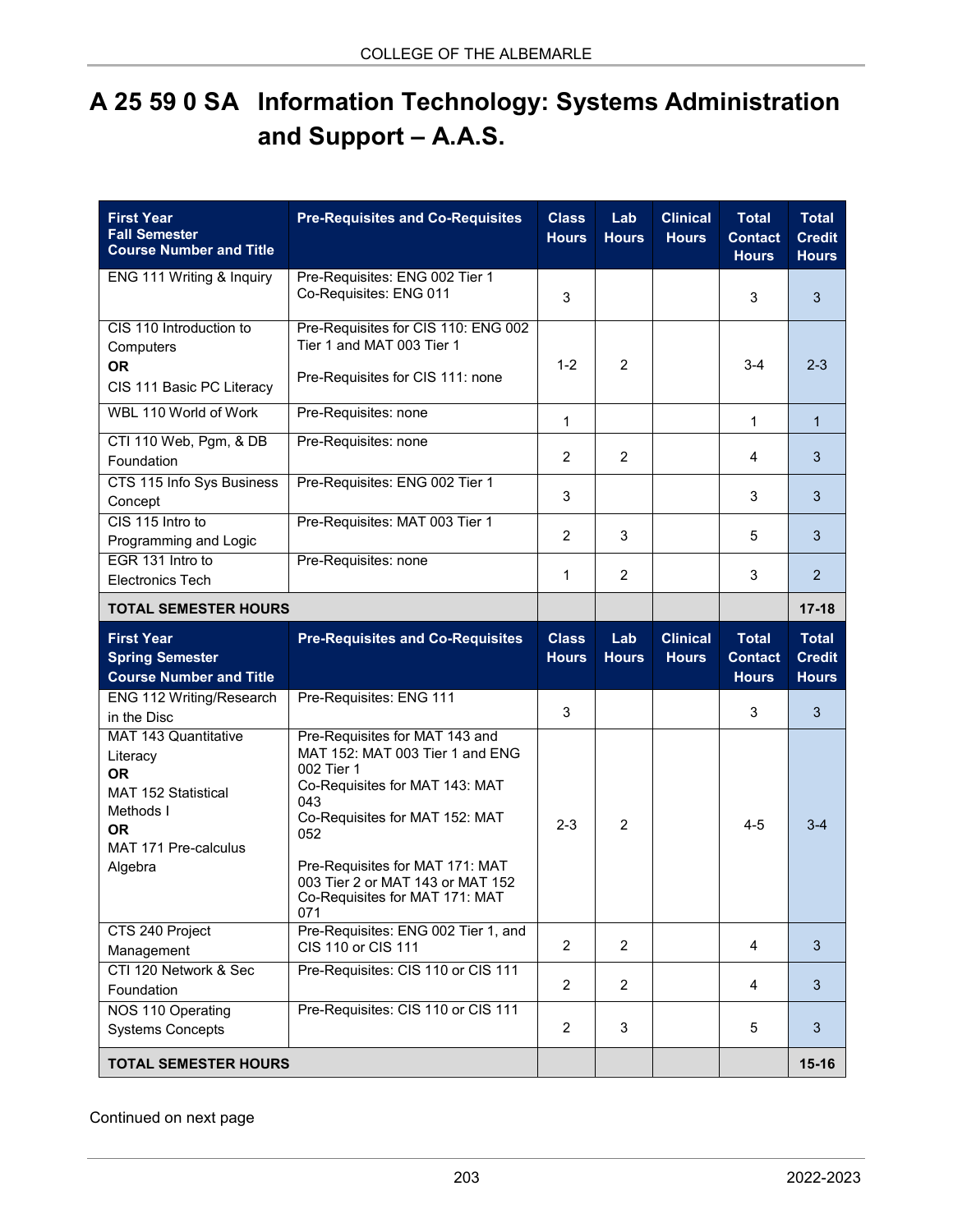## **A 25 59 0 SA Information Technology: Systems Administration and Support – A.A.S.**

| <b>Second Year</b><br><b>Fall Semester</b><br><b>Course Number and Title</b>        | <b>Pre-Requisites and Co-Requisites</b>                                                        | <b>Class</b><br><b>Hours</b> | Lab<br><b>Hours</b> | <b>Clinical</b><br><b>Hours</b> | <b>Total</b><br><b>Contact</b><br><b>Hours</b> | <b>Total</b><br><b>Credit</b><br><b>Hours</b> |
|-------------------------------------------------------------------------------------|------------------------------------------------------------------------------------------------|------------------------------|---------------------|---------------------------------|------------------------------------------------|-----------------------------------------------|
| CTS 120 Hardware/Software<br>Support                                                | Co-Requisites: CIS 110 or CIS 111                                                              | $\overline{2}$               | 3                   |                                 | 5                                              | 3                                             |
| CTS 285 Systems Analysis<br>& Design                                                | Pre-Requisites: CIS 115<br>Co-Requisites: DBA 110                                              | 3                            |                     |                                 | 3                                              | 3                                             |
| DBA 110 Database<br>Concepts                                                        | Pre-Requisites: CIS 110 or CIS 111                                                             | $\overline{2}$               | 3                   |                                 | 5                                              | 3                                             |
| NET 110 Networking<br>Concepts                                                      | Pre-Requisites: CIS 110 or CIS 111                                                             | $\overline{2}$               | $\mathcal{P}$       |                                 | 4                                              | 3                                             |
| ART 111 Art Appreciation<br><b>OR</b><br>MUS 110 Music<br>Appreciation<br><b>OR</b> | Pre-Requisites for ART 111 or MUS<br>110: none<br>Pre-Requisites for PHI 240: ENG 111          | 3                            |                     |                                 | 3                                              | 3                                             |
| PHI 240 Introduction to<br>Ethics                                                   |                                                                                                |                              |                     |                                 |                                                |                                               |
| PSY 150 General<br>Psychology<br><b>OR</b><br>SOC 210 Introduction to<br>Sociology  | Pre-Requisites for PSY 150: ENG 002<br>Tier 1<br>Pre-Requisites for SOC 210: ENG 002<br>Tier 1 | 3                            |                     |                                 | 3                                              | 3                                             |
| <b>OR</b><br>ECO 251 Prin. of<br>Microeconomics                                     | Pre-Requisites for ECO 251: ENG 002<br>Tier 1 and MAT 003 Tier 1                               |                              |                     |                                 |                                                |                                               |
| <b>TOTAL SEMESTER HOURS</b>                                                         |                                                                                                |                              |                     |                                 |                                                | 18                                            |

## Continued on next page